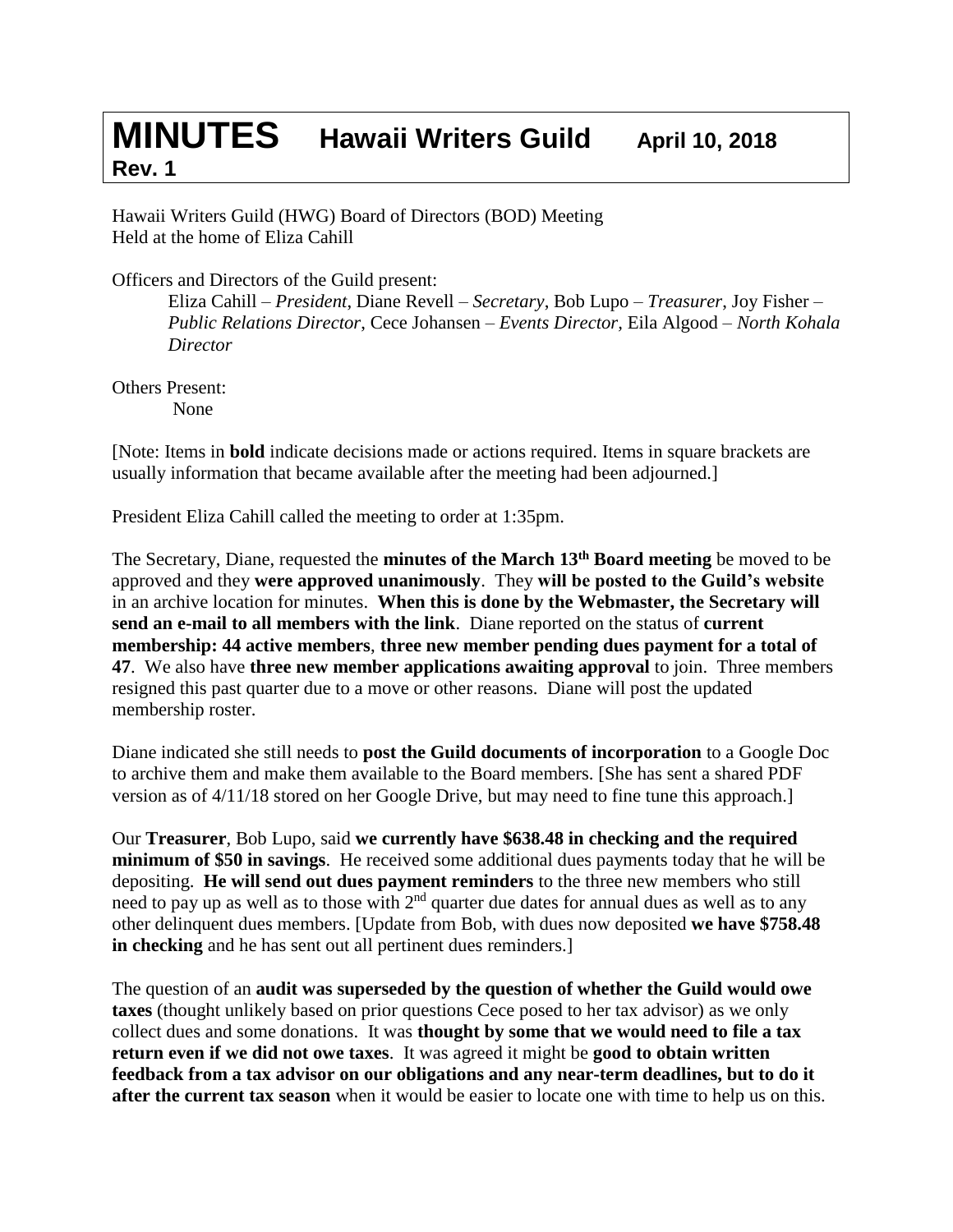Joy mentioned three types of tax exempt non-profits recognized for tax purposes: 501 (c) (3) the ones we usually think of as non-profits such as religious, educational, charitable, scientific, literary; 501(c) (5) used mainly by labor groups, and **501 (c) (7) which she thought would apply most likely to our group and it mentions social and recreational clubs**. A set of questions to raise with a tax advisor was suggested to be developed. Cece indicated she had previously worked with Duncan to develop questions and that is what she had used when she spoke earlier with her tax advisor.

**The Treasurer only accepts cash or checks for now though we are looking at the option to allow PayPal or a similar payment application such as Stripe**. [A fairly recent comparison between PayPal and Stripe is here:<https://memberful.com/blog/stripe-vs-paypal/>In general Stripe would be less expensive and has a simpler transaction fee structure. Of the three types of PayPal business accounts the Payments Pro would be more than we need, the Payments Standard would allow people with PayPal accounts to pay as well as those without who could use any of their credit cards, and the Payments Express would only allow payments by those with their own PayPal accounts.]

The topic of **developing rules for signature authority that would be incorporated into the Bylaws was mentioned by Eliza**. The rules would be along the lines that particular officers/directors could sign for amounts up to \$X and above that only a subset of officers/directors could sign. A delineation of signing authority might also be made depending on the type of document to be signed. This would include the requirement for all expenses to be run past the Board for approval prior to expenditure of funds. **Eliza said she would work on a draft of this concept and Diane would help to put it in Bylaws form.**

## *Committee Reports*:

Duncan our Webmaster was still out of commission for a while. Prompted by his absence we decided a policy of backups for each Board member was needed. **Eliza will draft a Guild policy on who covers in the case one of the officers or directors is out of commission temporarily** for vacations or other issues. She will send it out to the Board members for comment.

The **Public Relations Director**, Joy, mentioned we had settled on the product **for a suitable amplifier/mike/recorder for use by the Guild** and the previous consensus was to buy one from Costco by a company called Ion. The sale price at the Kona Costco had been \$150 but they were now sold out. **Eila looked for the same on the Costco website and purchased it personally during the meeting to donate to the Guild** though it was no longer on sale and was just under \$200. A grateful thank you was extended to Eila! It will be shipped to Eliza's home and **should arrive in advance of the May 5th Volcano** reading event. A **mike stand was not included in the Costco set, so would need to be purchased separately** (not clear who would do this).

Joy reported she had the photos from Jada and was **in the process of writing up reports on our two most recent readings held in April on the 4th in Waimea and the 9th in North Kohala**.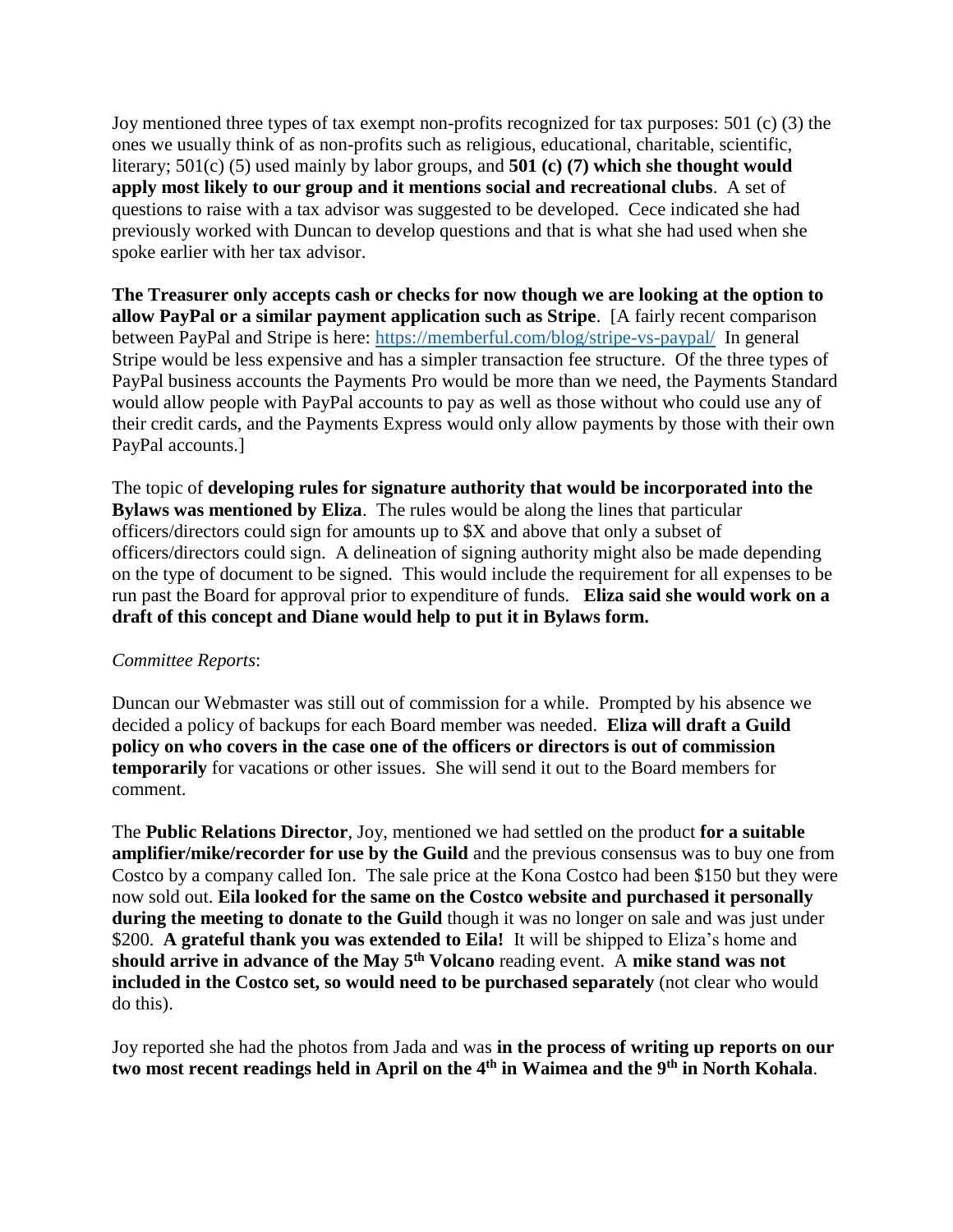**Joy mentioned she has a 2:30pm Friday appointment with Nā Leo Public Access TV [Nā Leo TV: [http://naleo.tv/\]](http://naleo.tv/) to discuss the training programs they provide to the public**. **Most of the coursework is on-line, but the proficiency tests are conducted at their studio**. Once a person produces a public service announcement, he or she will become certified and can then borrow the equipment from Na Leo with no charge. If the production is recorded off-site the person will still need to come to the TV studio do the editing. If the production is recorded onsite of the studio then Na Leo personnel will provide technical assistance. **It was suggested we could post an advertisement to our members to see if any would like to become certified as proficient and if they committed to record and edit a certain number or hours of our Guild events, we would have the Guild pay for the certification** (\$100 or \$50 for seniors). Joy plans to take the classes and become certified with her own funding.

**Cece Johansen, our Events Director, reported on the April 4th Lit Nite event**. She said it **went very well and she especially appreciated Mahealani Wendt's coming from Maui to participate, but Cece was disappointed by the turnout being only 15 people**. Some she thought might have attended were likely engaged in the Merry Monarch Festival that overlapped this reading. Others commented that sometimes it takes a while for people to recognize these opportunities and attend more regularly, but being consistent in their frequency is important to build an audience. Cece had arranged for pupus and beverages to be there in anticipation of more people, but they were enjoyed by those in attendance with some taking leftovers home.

Cece reported on the **May 5th Volcano area reading. She has arranged for use of a 3- to 4 bedroom cottage at the KMC** in the Volcano National Park **for use by those coming from Waimea and beyond**. The actual **reading will be held at Ira Ono's Volcano Garden Arts facilities starting at 4pm until 7pm. Byran Furer will perform as emcee for the event**. Wine and pupus will be available.

Cece will be moving to Kailua-Kona soon and said her new home is close to the **Kona Library**. **She will investigate it as an opportunity to provide more public readings after she moves.** This would help establish the Guild's presence in Kona.

She relayed that Paul Bryant had worked with the Laupahoehoe librarian and had two potential dates available in May that might be used for public readings there: May  $17<sup>th</sup>$  and 26th

**Cece worked to settle on a date for a workshop with Lorraine at Tutu's House and Sam Cudney who had agreed to run one or more workshops, but Sam replied recently he could not do it for the time being** and did not provide any future likely dates. So, this is on hold for now.

**Eila, Director for North Kohala, reported the North Kohala Public Library reading event on Monday, April 9<sup>th</sup> went well**. She mentioned she is trying to ensure we have a variety of readers and to not have the same person read at sequential events. She recorded the event and plans **to engineer the recording then make it available for broadcast on the local Kohala radio station, KNKR, at a future date**. She will do a public service announcement for that broadcast. This was the last of the currently scheduled readings at the North Kohala Public Library, but **she plans to schedule another set beginning in late summer**.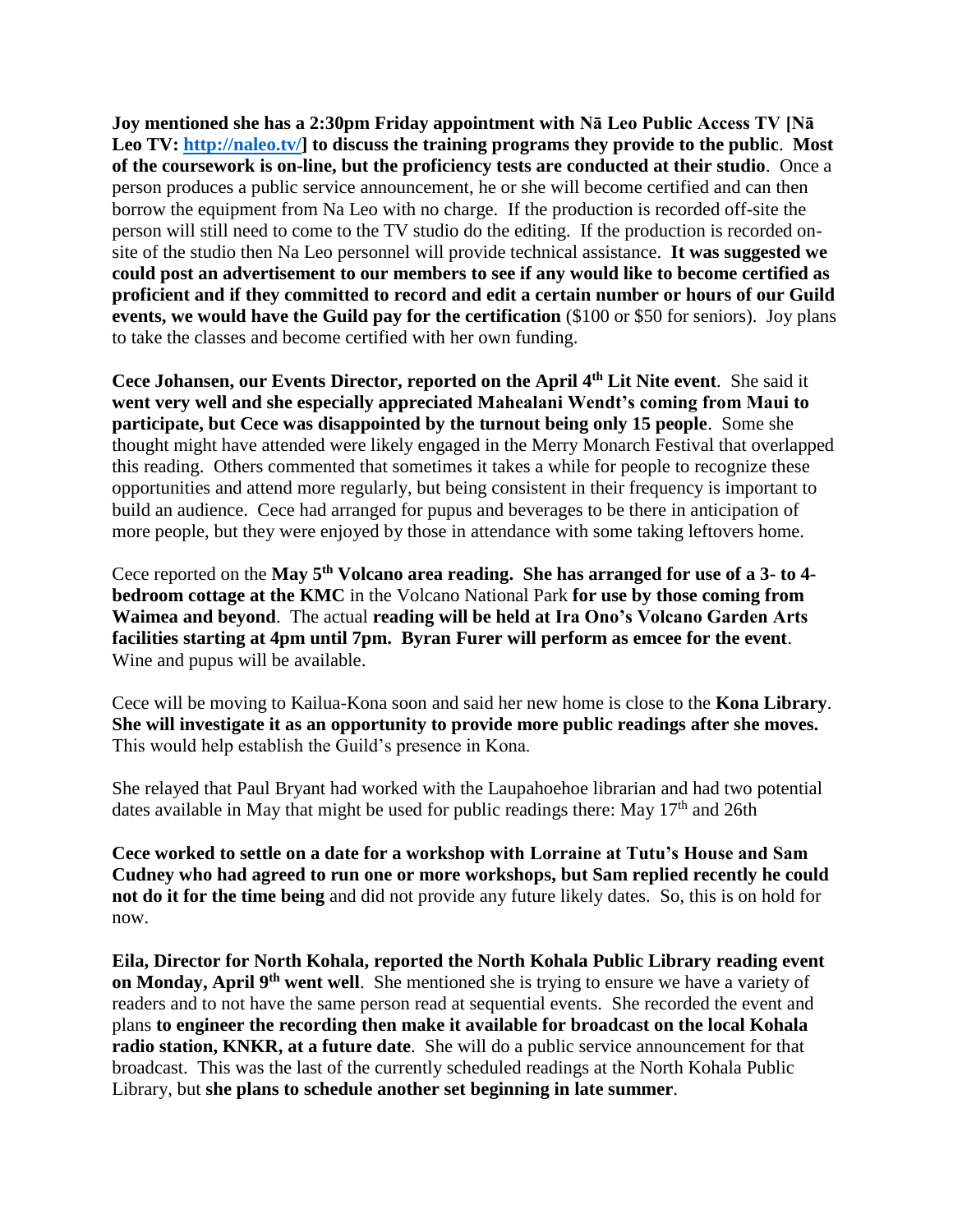**Eila requested Diane help her with some of the organization of the future readings in North Kohala and Diane agreed to do so**. One issue Eila relayed was getting biographies from the readers for each event. **Cece suggested use of her option to use those the authors submitted to the Hawaii Writers Guild Website Authors page. Eila thought that was a great idea.**

Eliza suggested each of the **authors should have ready a set of bios of different lengths for different situations** with 50 words being a good size for the short version.

**Bryan Furer, Director for South Hawaii, was unable to attend today's meeting**. The most recent Volcano Writers Group meeting was held Monday, April 9<sup>th</sup>.

**Vice President, Bruce Stern, is away for the next two Board meetings** as he has trips March 31 – May 22, so will miss the next two Board meetings and maybe one in June.

**Eliza, President,** related to our Guild goal to sponsor a poetry slam **had checked with some prior organizers for Hawaii Poetry Slams,** but they are no longer doing that type of work. **She did have an offer from the Pau restaurant in Waimea to host a Poetry Slam, but only after their business hours which go to 8pm.** This location could also possibly be used for late evening readings.

**Eliza will draft a Public Service Announcement about our Guild** for use on KNKR (Kohala North Radio).

Eliza mentioned **the need for the "HWG Chat" Google Group is fairly urgent** which would serve the intent of being for Guild members, but not formal Guild business and could cover members looking for editor help or just conversation on general writing topics. Board members would be requested to join so it would also be a means for members to raise issues with the Board. The **one issue is getting a Board member to agree to be a moderator for the site** once it is established to ensure nothing inflammatory was introduced. No one on the Board has volunteered at this point in time. **Bruce was going to see if Duncan would be willing and up to setting this up while he was still in recovery**, but not clear if he asked Duncan before Bruce left on vacation or if Duncan felt up to the task for now.

There was discussion of **how to recruit more members or at least build relationships by communication with other Hawaii literary groups** such as Mystery Authors of Hawaii (MAHI). It was pointed out that the **HWG Website under More/Connections has a list of such groups we might want to work with**

[\(http://www.hawaiiwritersguild.com/connections.html\)](http://www.hawaiiwritersguild.com/connections.html). Cece's earlier comments established a path to work with the Kona Library to provide more visibility in that area.

The idea to request some of our **business cards be kept at the counters of some bookstores or shops was suggested as a way to get word out about our Guild**. That raised the question of where to get more of the Guild business cards. It was mentioned Duncan had been working to order more. [**Bob Lupo indicated later he had collected two boxes of business cards** from Duncan's house recently, so those who need them can contact Bob. He also said he **would bring**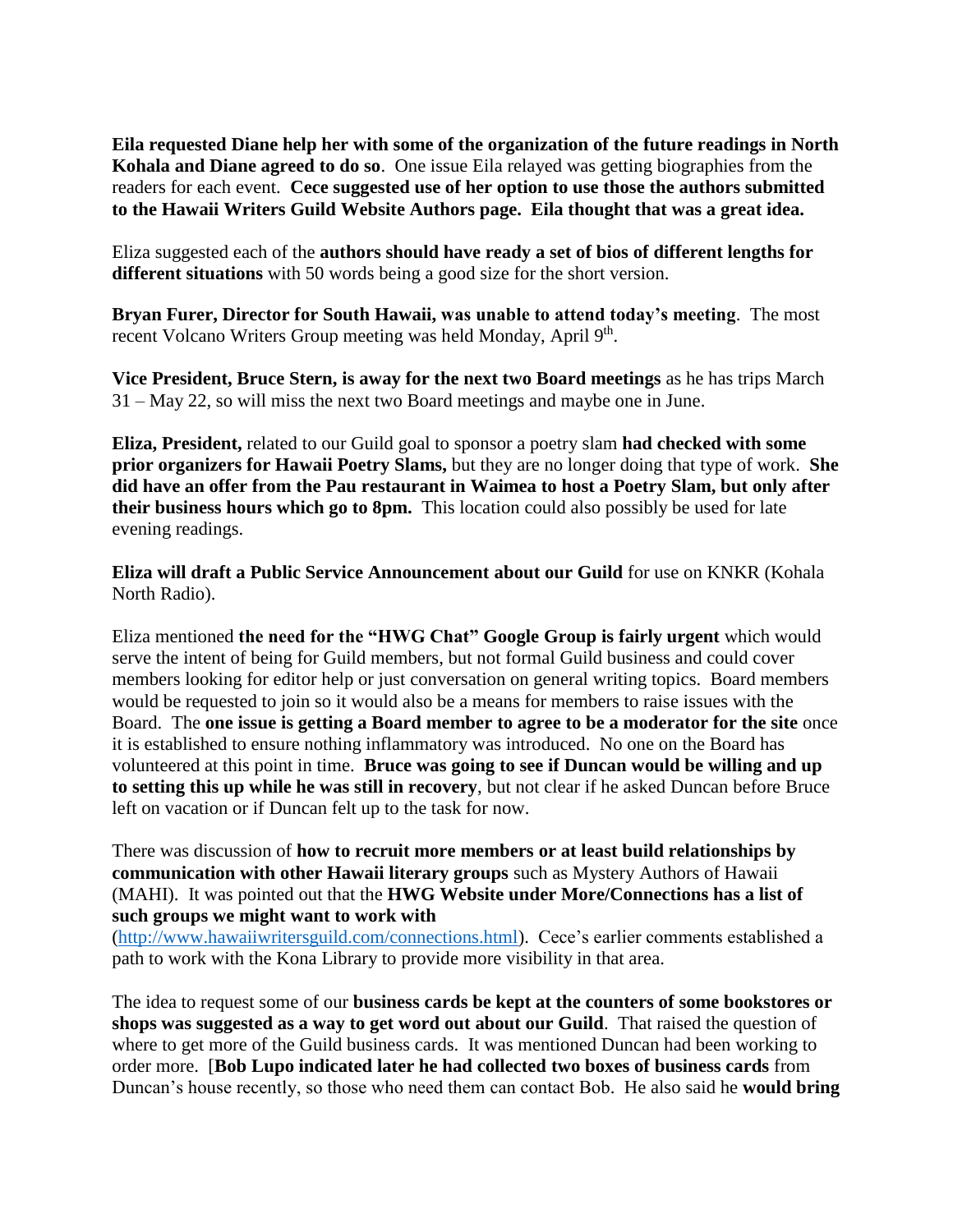**them to next Tuesday's Tutu's House writers group**.] Next steps would be to determine the specific bookstore/shops for placing the cards if allowed.

When our member **Mahealani Wendt** was working with Cece for her coming to participate in the April 4th reading, she **expressed interest in having a group of members on Maui where she lives that could get together but would like some guidance**. In the discussion, it seemed **she would like to have a writers group like the one at Tutu's House**, North Kohala and Volcano. Joy suggested we **invite Mahealani to submit a proposal** letting us know what she proposes to do and what she would like the Guild to do to help her. Eliza commented that we always want to be of assistance to members. **This would fit with the plan to have some developed processes for use by the Guild**. Eliza said having some standard forms/letters/processes for the other things the Guild does: holding reading events and all that encompasses including a timeline of the sequence, answers to frequently asked questions (FAQ), congratulations e-mails to new members, requests for dues, etc. **Eliza would like the Board members to provide her with a list of these types of things that we could standardize and (if you have them) examples to use**.

Eliza said **it would be good to get more members to attend our Board meetings**. All are invited to them, but since the Guild has become better defined those not on the Board who attend has gone from a few to none. **No clear conclusion provided as to how to draw others in**.

Eliza suggested it might make sense to have her and/or some other members attend the Honolulu Writers Conference [ <http://writing.shawguides.com/HonoluluWritersConference> ] to **get some tips on holding our own conference on the Big Island**. If the Guild would pay the costs, she would be willing to go. It was also mentioned that Cece and Joy plan to attend the Kauai Writers Conference in November and they might be able to collect similar information at no additional cost to the Guild. [**Note that the notice Eliza provided about this conference seemed to refer to a conference scheduled for 2007, so isn't clear whether this conference is meeting this year**.]

Joy said **after having an interview with one of the Kauai Writers Conference people, it sounded like we could have an information table for the Guild at the conference. The issue would be how to staff the table** as she and Cece would be in the conference sessions most of the time. [Diane has a trip to Kauai near that time and said she would help if her dates matched up, but after checking her vacation schedule, she would be off Kauai before the conference started so cannot help.]

Eila mentioned **if we felt it appropriate to better define the Guild's goals (who are we and where we want to go)** and make associated plans, her spouse **Holly Algood could facilitate a 4 hour retreat at no cost**. Holly has professional experience with that type of event. There was some **general positive feedback on this idea**.

Regarding a Guild post office box, **Eliza said the bank is using her home address, so we will leave it at that for now and only reconsider a Guild post office box if the volume of mail justifies it.**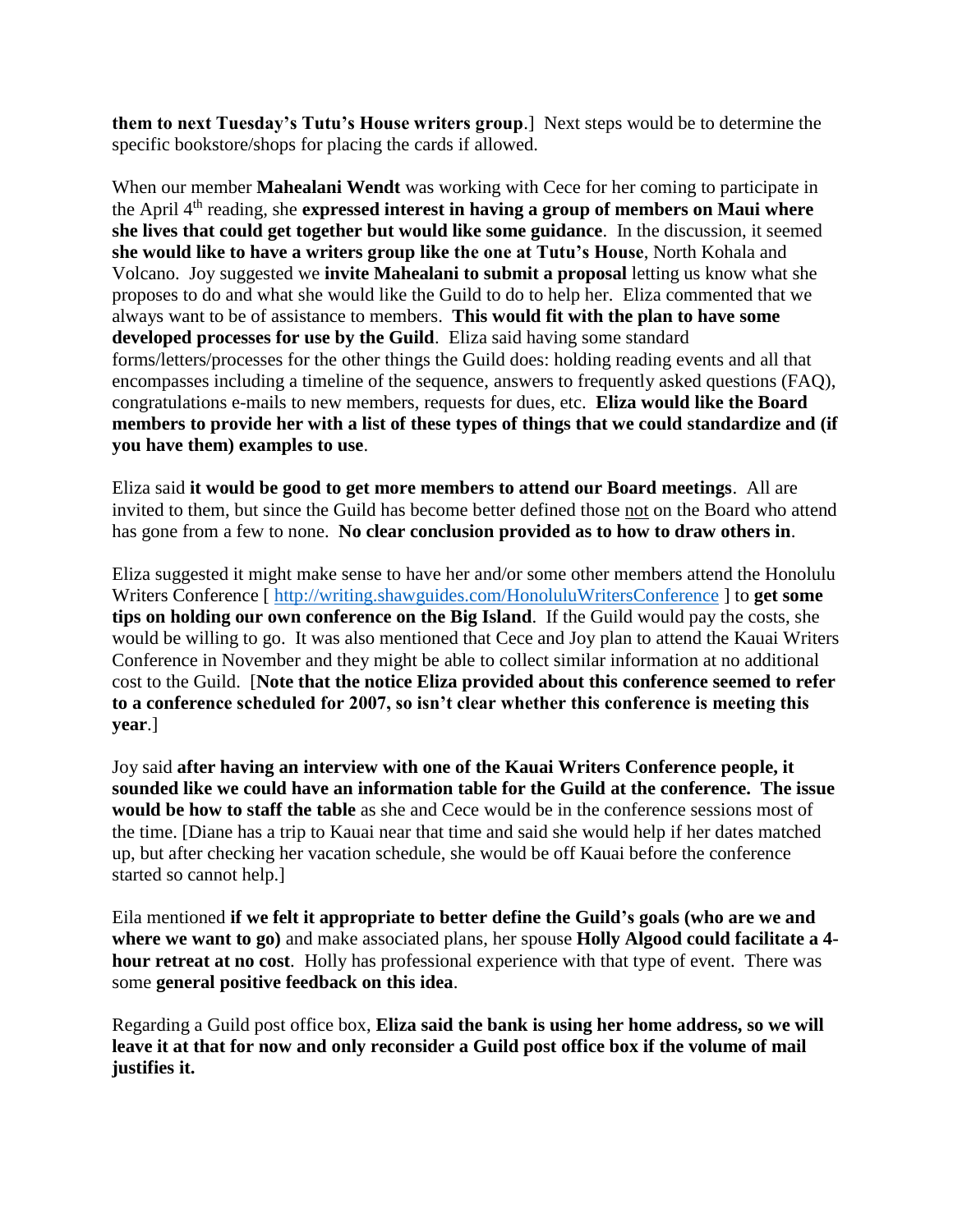## The **next meeting date was set for Tuesday, May 8th at 1:30pm-3:30pm.**

The meeting was adjourned at 3:25pm.

Respectfully submitted, Diane Revell, Secretary

Announcements:

- The **next meeting time and place: Tuesday, May 8 <sup>h</sup> at 1:30pm – 3:30pm at Eliza's home** at 65-1372 Kawaihae Rd. in Waimea.
- **Requests for items to be added to the agenda for the next** meeting should be sent to the President Eliza Cahill at her e-mail address [\(Fridamagazine@gmail.com\)](mailto:Fridamagazine@gmail.com) 10-days prior to the next meeting, so **by April 28th** . The **agenda will be e-mailed May 3 rd**, five days prior to the meeting. **Note that Diane will be away these dates so someone else will need to provide the draft agenda**.
- Parking Lot:
	- o **The goal had been for the audit of the HWG finances be completed no later than February 28th, but this was delayed again with focus on determination of tax status taking precedence**. **Who:** Form an audit committee**Due Date:** Within a month after access to necessary documents
	- o Place the **Events Nomination Form and filled-in example on HWG Website** for members' use. **Send out a notice when it is available**. **Who:** Duncan Dempster **Due Date:** TBD
	- o **Draft a set of signature authority rules**. Have the Secretary help in putting them into Bylaws appropriate edits. **Who:** Bruce Stern/Diane Revell **Due Date:** May  $8^{\text{th}}$
	- o **Establish a Guild policy on who covers in the case one of the officers or directors is out of commission** temporarily for vacations or other issues. **Who:** Eliza Cahill will draft and send out for review **Due Date:** May 8 th
	- o **Need to buy a mike stand** somewhere. **Who:** Not clear **Due Date:** No later than May  $5^{\text{th}}$ .
	- o **Developing a process and associated forms/letters** that any Guild member could use **to initiate and set-up a reading event: recruiting authors to read,**